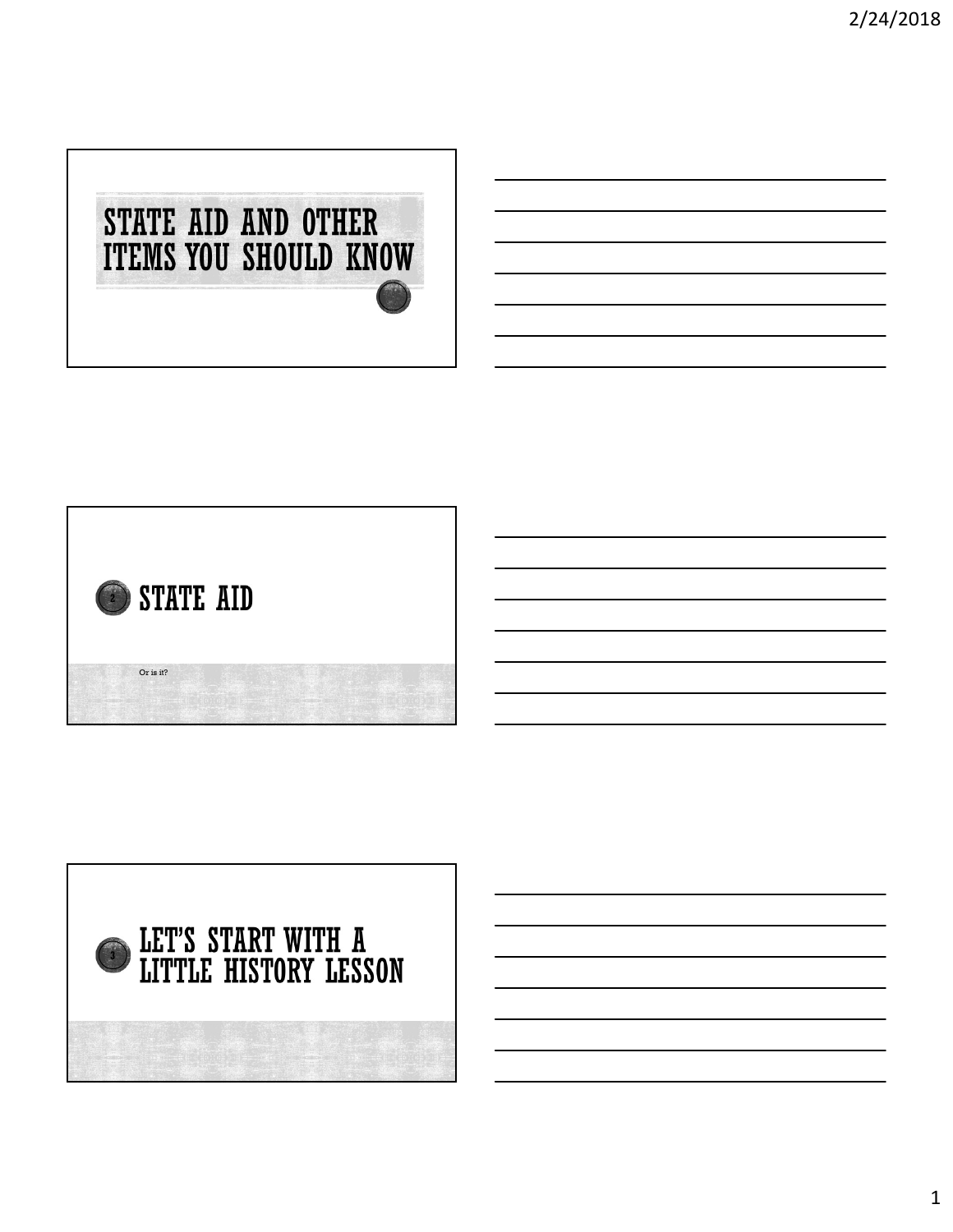### **ENERGY TAX HISTORY**

### **1884 1884**

Franchise Tax created for entities having line or mains located in, on, or over any street, highway or other public place.<br>
• Provided for a 2% assessment on gross receipts of telegraph, telephone, cable and express compan

1900

 The Voorhees Tax Act extended the Franchise Tax to all utilities except those subject to the Railroad and Canal Property Tax Act. Provided that receipts were to be returned to municipalities The Workes Tax Ad extends the Practice Tax to all unlikes except these<br>subjects to be followed and Canal Property Instant.<br>
<br>
The Control in the complex meric is a second of monotonymical control in the complex of the mono

1917 **1917 1918** Franchise Tax rates were increased to 3%

1918 Franchise Tax rates were increased to 4%

### 1919

• Franchise Tax rates were increased to 5%<br>• Gross Receipts Tax was imposed "in lieu of local taxes on certain properties of the<br>following utilities – Street railways, traction, sewerage, water, gas and electric, heat and<br>

### ENERGY TAX HISTORY (CONTINUED)

### 1940

- Unit values were applied to each class and type of utility owned tangible personal<br>property "for the purpose of securing a fair and equitable apportionment" of<br>Franchise and Gross Receipts Taxes among the various utiliti
- The Franchise Tax rate of 2% was applied to each utility's gross receipts of \$50,000.00, or less, and 5% for gross receipts in excess of that amount.
- After subtracting its administrative expenses, the proceeds from each taxpaying<br>utility was **distributed back to individual municipalities**, based on the value of<br>the facilities and personal property each hosted, as a pe

 $\overline{4}$ 

 $\sim$  5  $\mu$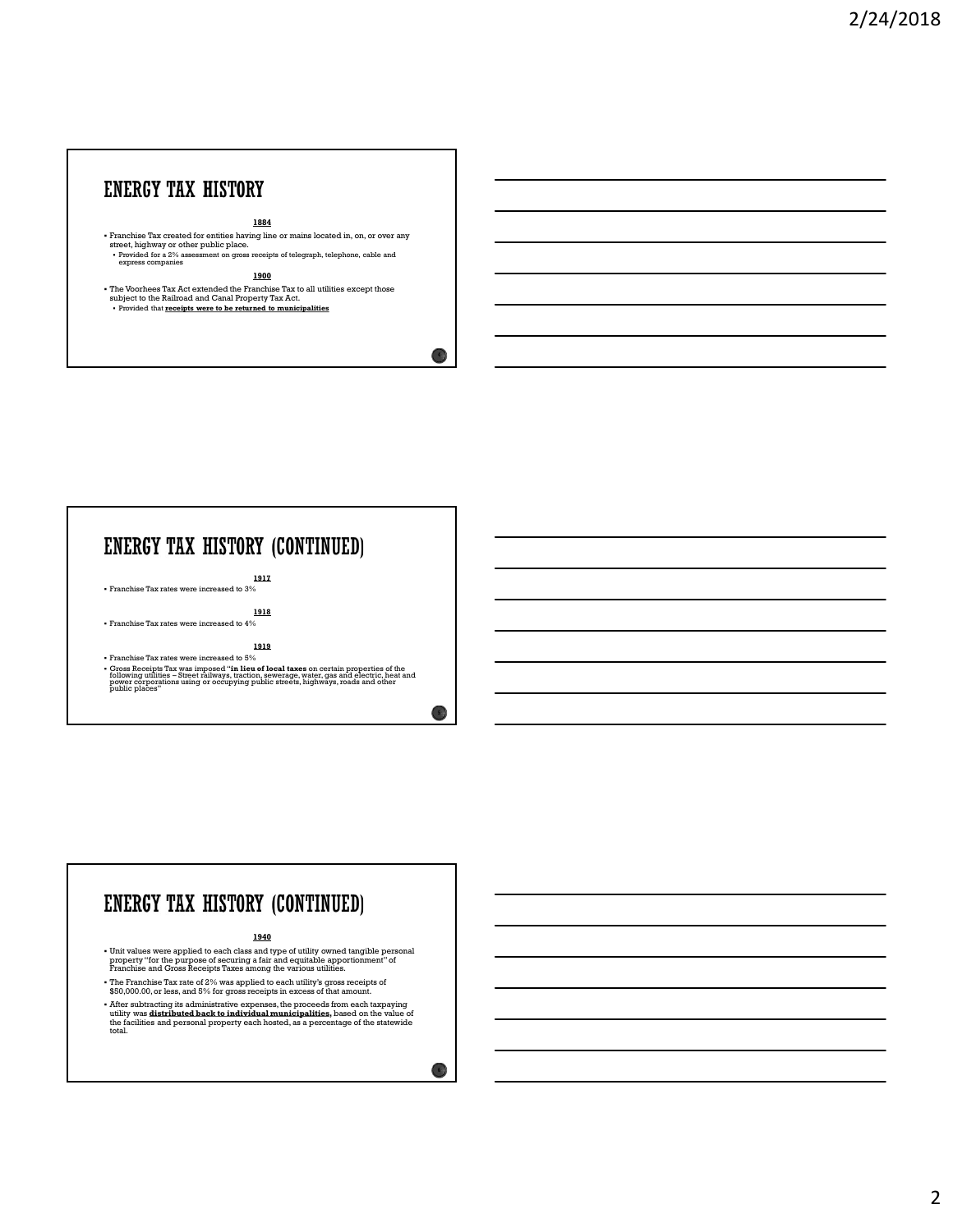### ENERGY TAX HISTORY (CONTINUED)

1955

 $\bullet$  In 1955, the maximum rate of Gross Receipts Taxes was capped at  $7.5\%$ 

1956

**7 1** 

8

 $\bigodot$ 

In 1956, a minimum of 5% was set.

1960 In 1960, a firm rate of 7.5% was established.

# ENERGY TAX HISTORY (CONTINUED)

### 1980

- In 1980, Chapters 10 and 11 "**provided for State collection of the taxes"** and redistribution back to the municipalities.<br>redistribution back to the municipalities.
- These reforms capped the distribution to any municipality with a municipal purposes tax rate of \$0.10 or less in each of the three preceding years and capped the distribution to all municipalities at \$700.00, per capita.
- Chapter 12 established the Municipal Purposes Tax Assistance Fund (MPTAF), funded from the amounts NOT distributed, pursuant to the caps.

# ENERGY TAX HISTORY (CONTINUED)

### 199*7* **1997 1998**

• Governor Whitman then signed Chapter 167, P.L. 1997, The "Energy Tax Receipts<br>• Property Tax Relief Act;" replaces method of distributing certain funds guaranteed<br>• to municipalities from the State's taxation of energy a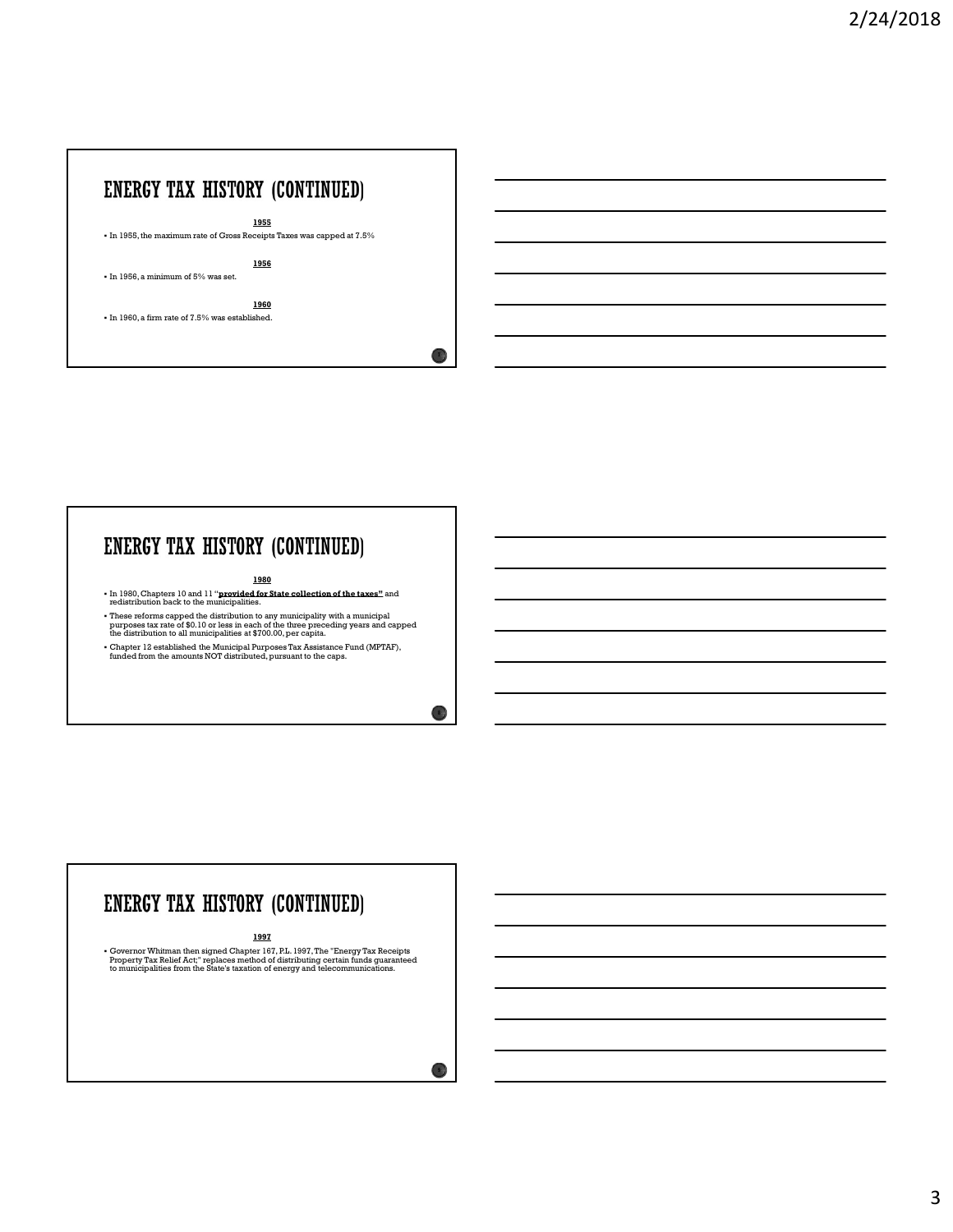### ENERGY TAX HISTORY (CONTINUED)

1998

Effective January 1, 1998, regulated natural gas and electric energy utilities and telecommunications utilities operating in New Jersey were freed from franchise and gross receipts taxes, which were repealed.

 $10<sub>0</sub>$ 

11

 $\left( \frac{1}{2} \right)$ 

• The Energy Tax Receipts Program was allocated to <u>ensure</u> that municipalities<br>would receive <u>at least t</u>he same amount of money they received from the Gross<br>Receipts and Franchise Tax in the past.

### ENERGY TAX HISTORY (CONTINUED)

### 1998 (Continued)

 Revenue for the Energy Tax Receipts Property Tax Relief Fund will be raised by applying:

- 
- Sales and Use Tax to energy or utility services<br>• Corporation Business Tax to electric and natural gas utilities that were subject to the Gross Receipts and Franchise Tax prior to January 1, 1998<br>• Gross Receipts and Fra
- Corporation Business Tax to telecommunications utilities that were subject to the Gross<br>Receipts and Franchise Tax as of April 1, 1997
- Gross Receipts and Franchise Tax to privately owned sewerage and water corporations as before

### 1999

 Chapter 168, P.L. 1999, provided that in each year subsequent to State FY 2002, ETR Revenue for the Europey Tax Revenue is Tropically increase at the rate of the rate of the rate of the rate of the rate of the rate of the rate of the rate of the rate of the rate of the rate of the rate of the rate of the spending.

The formula used to distribute ETR from FY 1999 through FY 2002 to each municipality was previous year amount plus an increase proportional to the aggregate dollar value increase.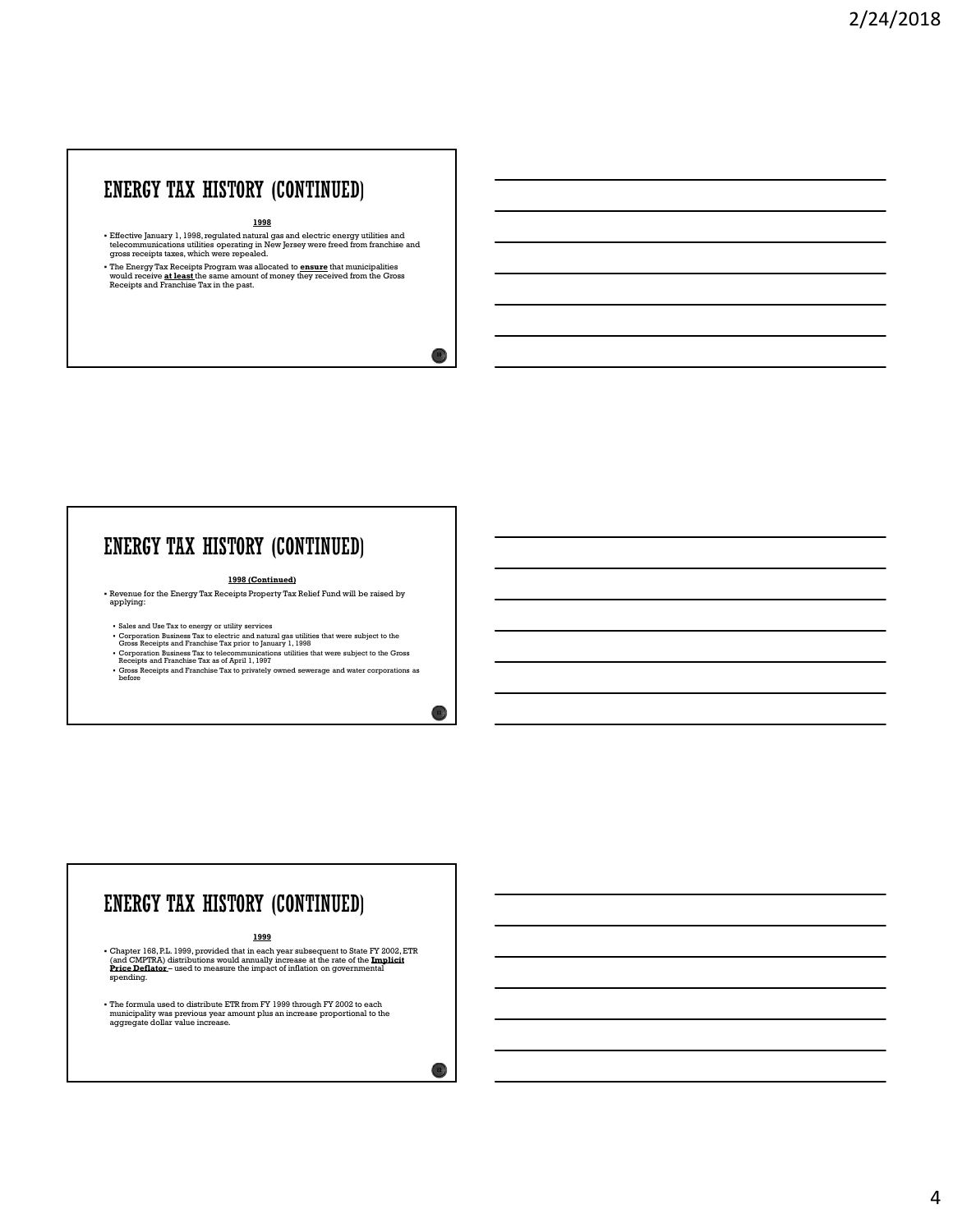## ENERGY TAX HISTORY (CONTINUED)

<u>2009</u> — Марк Александр († 1892)<br>1905 — Марк Александр († 1893)

In State FY 2010 (Calendar 2009), Governor Corzine proposed and the Legislature<br>agreed to a formula change in combined ETR/CMPTRA cuts. The "**needs based**"<br>formula cuts were taken from each municipalities FY 2009 distribut

"Total formula aid (CMPTRA and ETR) was reduced by \$32 million. The budget<br>also accounts for this year's mandatory **ETR inflation increase of 6.5 percent**, as<br>it has for the past several years, by **transferring the 6.5 per** 

# ENERGY TAX HISTORY (CONTINUED)

2010

A similar formula was used to administer FY 2011 (CY 2010) total ETR/CMPTRA cuts of \$272 million. Local Finance Notice 2010-08.

"Similar to 2009, the calculation placed municipalities into nine groups based on low, medium, and high equalized tax rates and wealth.

# ENERGY TAX HISTORY (CONTINUED)

2011-2017

Level Funding

Level Funding (We Think?????)

 $\bigcirc$ 

2018 **2018** 

 $13<sup>3</sup>$ 

14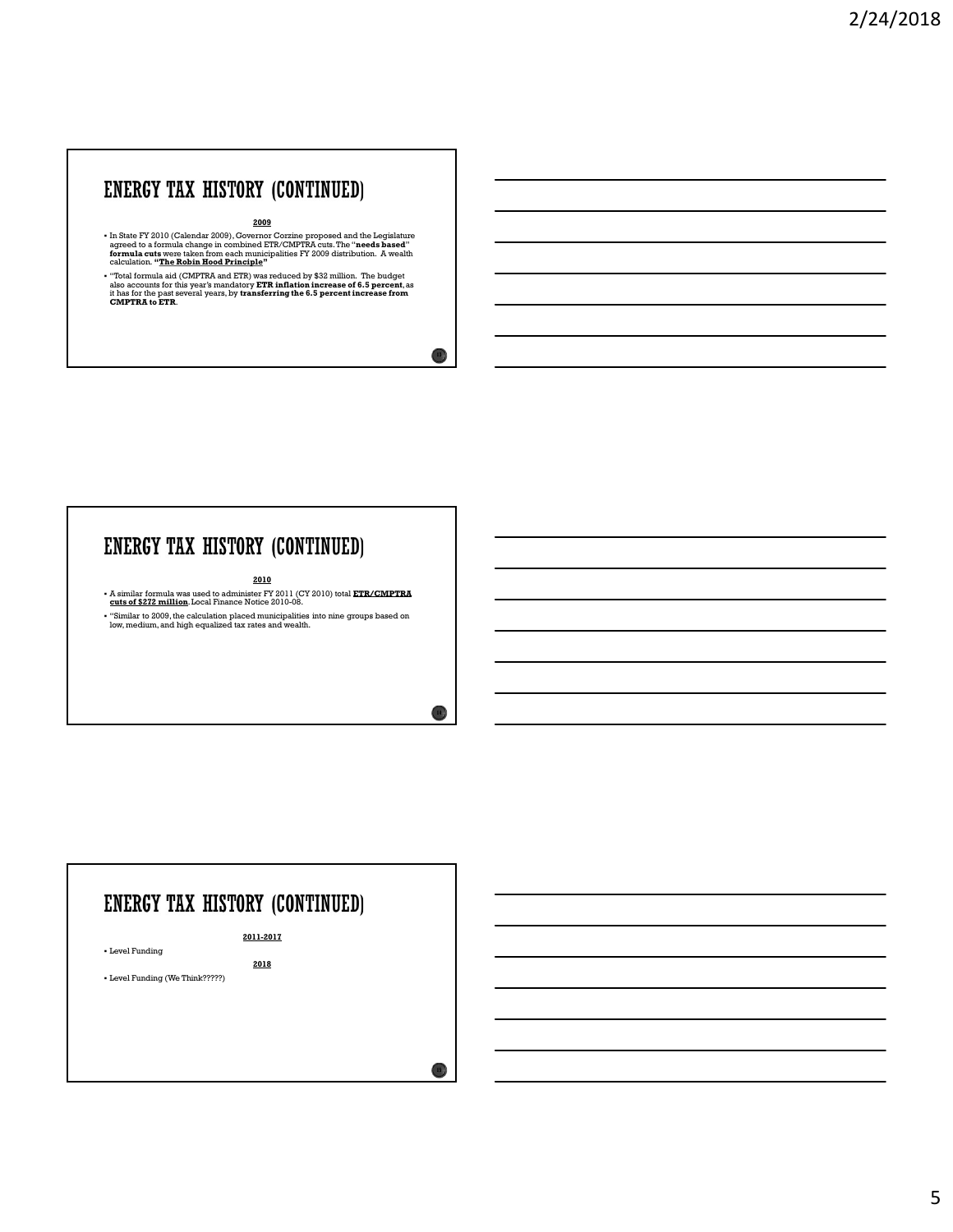So how is it that the State of New Jersey can continue to take our local revenue sources when the legislation and history of these taxes is so clear?

**ENERGY TAX HISTORY (CONTINUED)**<br>  $\bullet$  how is it that the State of New Persey can continue to take our local revenues<br>
sources when the registration and his state  $\frac{1}{2}$  and  $\frac{1}{2}$  and  $\frac{1}{2}$  and  $\frac{1}{2}$  and  $\$ • Based upon this State Supreme Court decision, the state found that it can supersede permanent statutes simply by including a provision, to that effect, in the Annual Appropriations Act.

 $16<sub>1</sub>$ 

 $177$ 

### WHAT IS STATE AID?

As we just learned, beginning in the 1980's, the State of New Jersey took control over the collection and distribution of the various energy taxes

- Rebranded the local municipal revenues and now call them "State Aid"

The State is now reneging on the original intent of the 1997 law to provide property tax relief

The State is using municipal revenues to balance their own budget while exacerbating the local property tax problem

The State then blames local government for creating a property tax problem

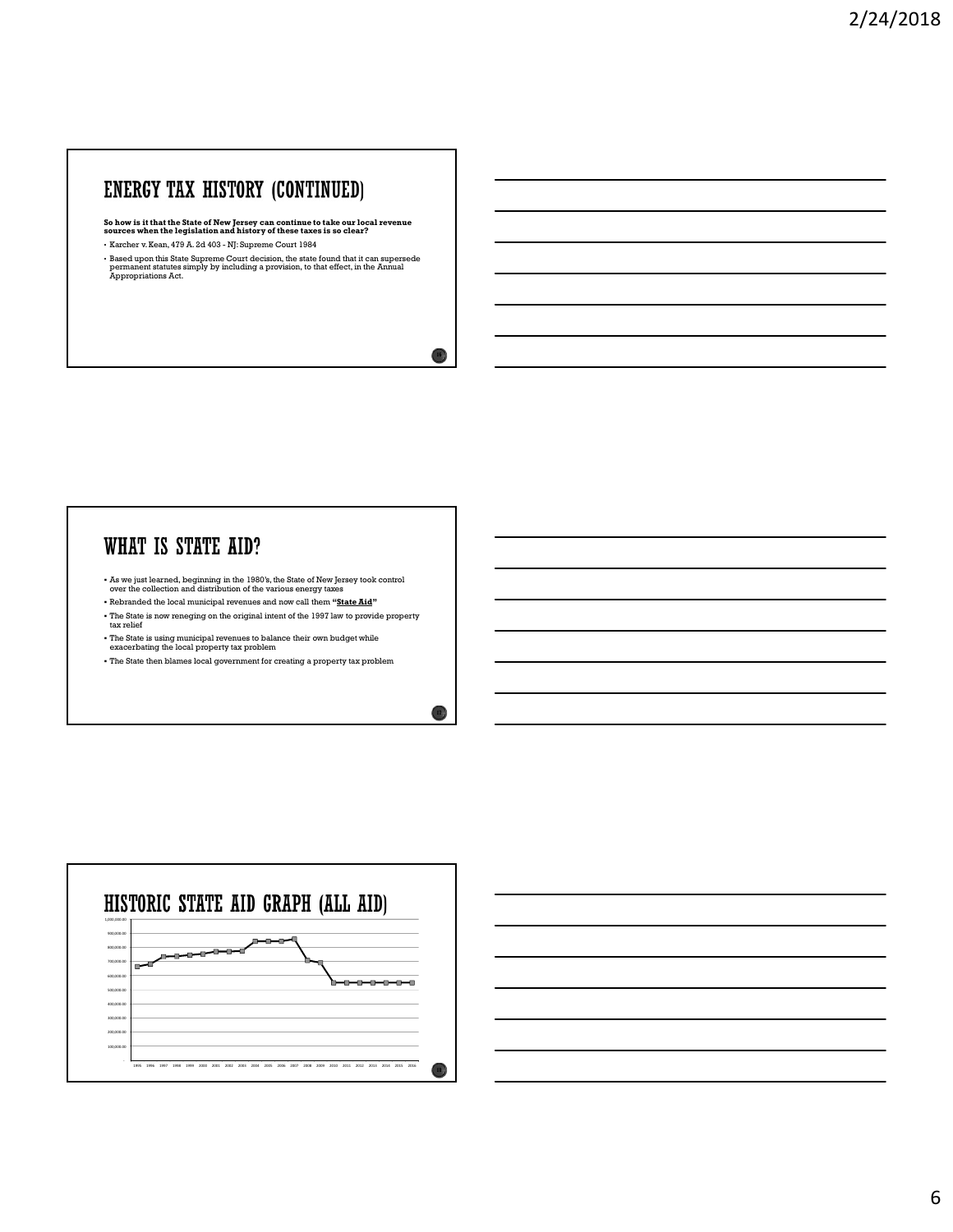|             | CMPTRA & ETR AMOUNTS RESTATED |             |              |               |
|-------------|-------------------------------|-------------|--------------|---------------|
| Shortage    | Statutory                     | <b>IPD</b>  | Received     | Year          |
|             | <b>Base Year</b>              |             | 746,174<br>s | 2001          |
| 18,654<br>s | s<br>764,828                  | 2.5%        | 746.174      | 2002          |
| 22,160      | 772,477                       | 1.0%        | 750,316      | 2003          |
| 23,073      | 791.789                       | $2.5\%$     | 768,716      | 2004          |
| 50,785      | 819,501                       | $2.5\%$     | 768,716      | 2005          |
| 87,663      | 856,379                       | 4.5%        | 768,716      | 2006          |
| 134,764     | 903,480                       | 5.5%        | 768,716      | 2007          |
| 239,911     | 948,654                       | 5.0%        | 708,743      | 2008          |
| 319,291     | 1,010,316                     | <b>6.5%</b> | 691.025      | 2009          |
| 460,605     | 1,010,316                     | $0.0\%$     | 549,711      | 2010          |
| 480,811     | 1,030.522                     | $2.0\%$     | 549.711      | 2011          |
| 516,880     | 1,066,591                     | 3.5%        | 549,711      | 2012          |
| 538.211     | 1,087.922                     | 2.0%        | 549.711      | 2013          |
| 543,651     | 1,087,922                     | 0.5%        | 549,711      | 2014          |
| 560,051     | 1,087.922                     | 1.5%        | 549.711      | 2015          |
| 560.051     | 1,087.922                     | 0.0%        | 549,711      | 2016          |
| \$4.556,561 | \$15,121,835                  |             | \$10,565,273 | <b>Totals</b> |





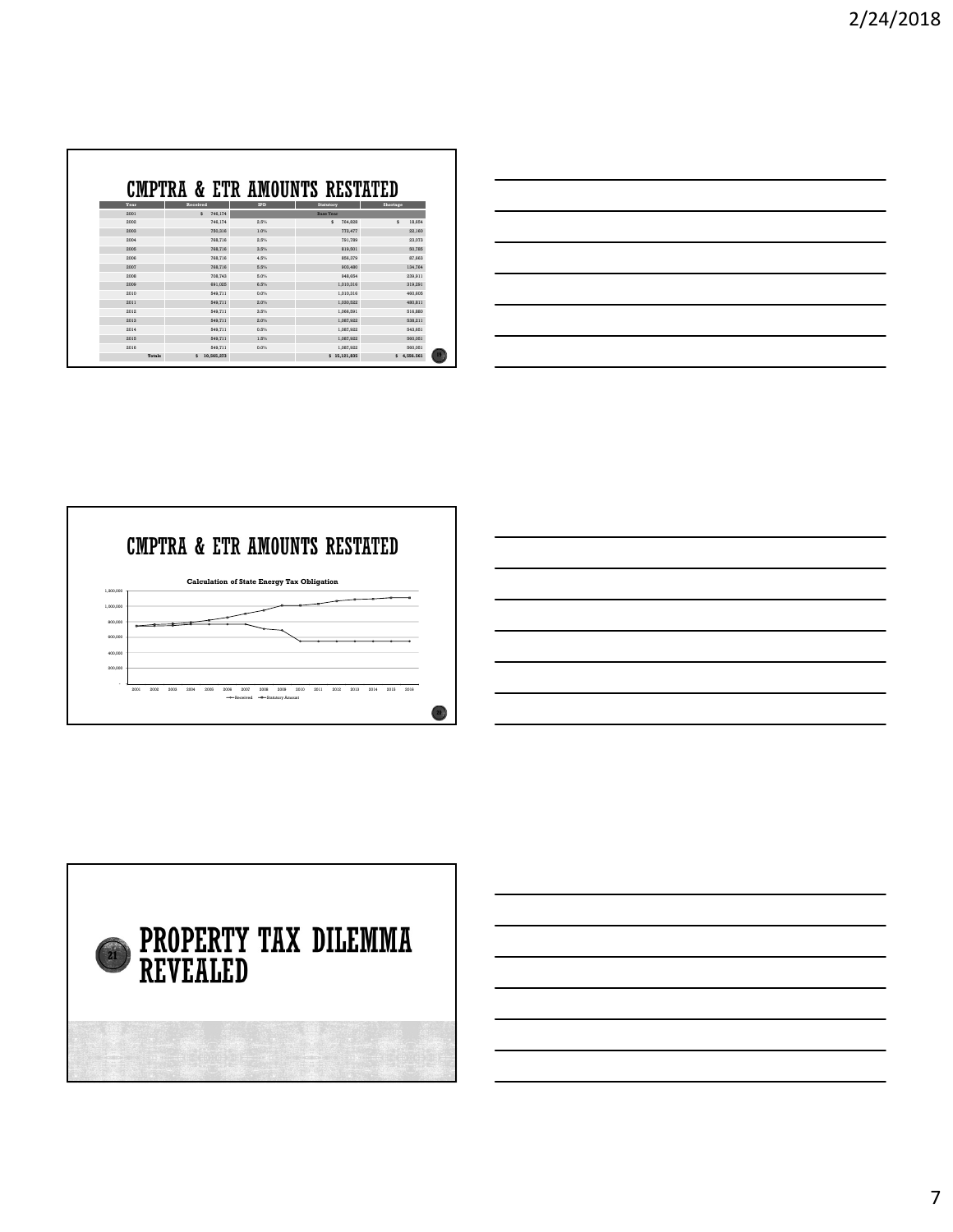# DILEMMA?

- The State took our local energy taxes for their own use
- The State increased Sales Tax 16.7% (Not 1%) under the guise of providing Property Tax Relief. (Never Happened)
- The State took a risk by leveraging Pension Funds in a down market which we all know failed miserably
- The State told local government to take a pension holiday and not pay into the pension system for many years and is charging us 8.5% on those amounts
- The State now wants to blame local government for its years of mismanagement at the State level

| . The State took our local energy taxes for their own use                                                                                                  |               |        |  |  |  |
|------------------------------------------------------------------------------------------------------------------------------------------------------------|---------------|--------|--|--|--|
| • The State increased Sales Tax 16.7% (Not 1%) under the guise of providing<br>Property Tax Relief. (Never Happened)                                       |               |        |  |  |  |
| . The State took a risk by leveraging Pension Funds in a down market which we all<br>know failed miserably                                                 |               |        |  |  |  |
| . The State told local government to take a pension holiday and not pay into the<br>pension system for many years and is charging us 8.5% on those amounts |               |        |  |  |  |
| . The State now wants to blame local government for its years of mismanagement at<br>the State level                                                       |               |        |  |  |  |
|                                                                                                                                                            |               |        |  |  |  |
|                                                                                                                                                            |               |        |  |  |  |
|                                                                                                                                                            |               |        |  |  |  |
|                                                                                                                                                            |               |        |  |  |  |
|                                                                                                                                                            |               |        |  |  |  |
|                                                                                                                                                            |               |        |  |  |  |
|                                                                                                                                                            |               |        |  |  |  |
|                                                                                                                                                            |               |        |  |  |  |
|                                                                                                                                                            |               |        |  |  |  |
|                                                                                                                                                            |               |        |  |  |  |
|                                                                                                                                                            |               |        |  |  |  |
|                                                                                                                                                            |               |        |  |  |  |
|                                                                                                                                                            |               |        |  |  |  |
|                                                                                                                                                            |               |        |  |  |  |
|                                                                                                                                                            |               |        |  |  |  |
|                                                                                                                                                            |               |        |  |  |  |
|                                                                                                                                                            |               |        |  |  |  |
|                                                                                                                                                            |               |        |  |  |  |
|                                                                                                                                                            |               |        |  |  |  |
| <b>Issue Area</b>                                                                                                                                          | <b>Amount</b> |        |  |  |  |
|                                                                                                                                                            |               |        |  |  |  |
| PFRS Contribution Rates go from                                                                                                                            | \$<br>355,465 |        |  |  |  |
| 8.0% to 25.14%                                                                                                                                             |               |        |  |  |  |
| PERS Contribution Rates go from                                                                                                                            |               | 72,139 |  |  |  |
| 3.65% to 11.21%                                                                                                                                            |               |        |  |  |  |
| TAX IMPACT IN 2013 ALONE!<br>State Aid Shortage in 2013                                                                                                    | 538,211       |        |  |  |  |
|                                                                                                                                                            |               |        |  |  |  |
|                                                                                                                                                            |               |        |  |  |  |
| <b>Total Municipal Impact</b>                                                                                                                              | 965,815<br>\$ |        |  |  |  |
|                                                                                                                                                            |               |        |  |  |  |
| Taxes would be 26% Lower without State mishaps                                                                                                             |               |        |  |  |  |

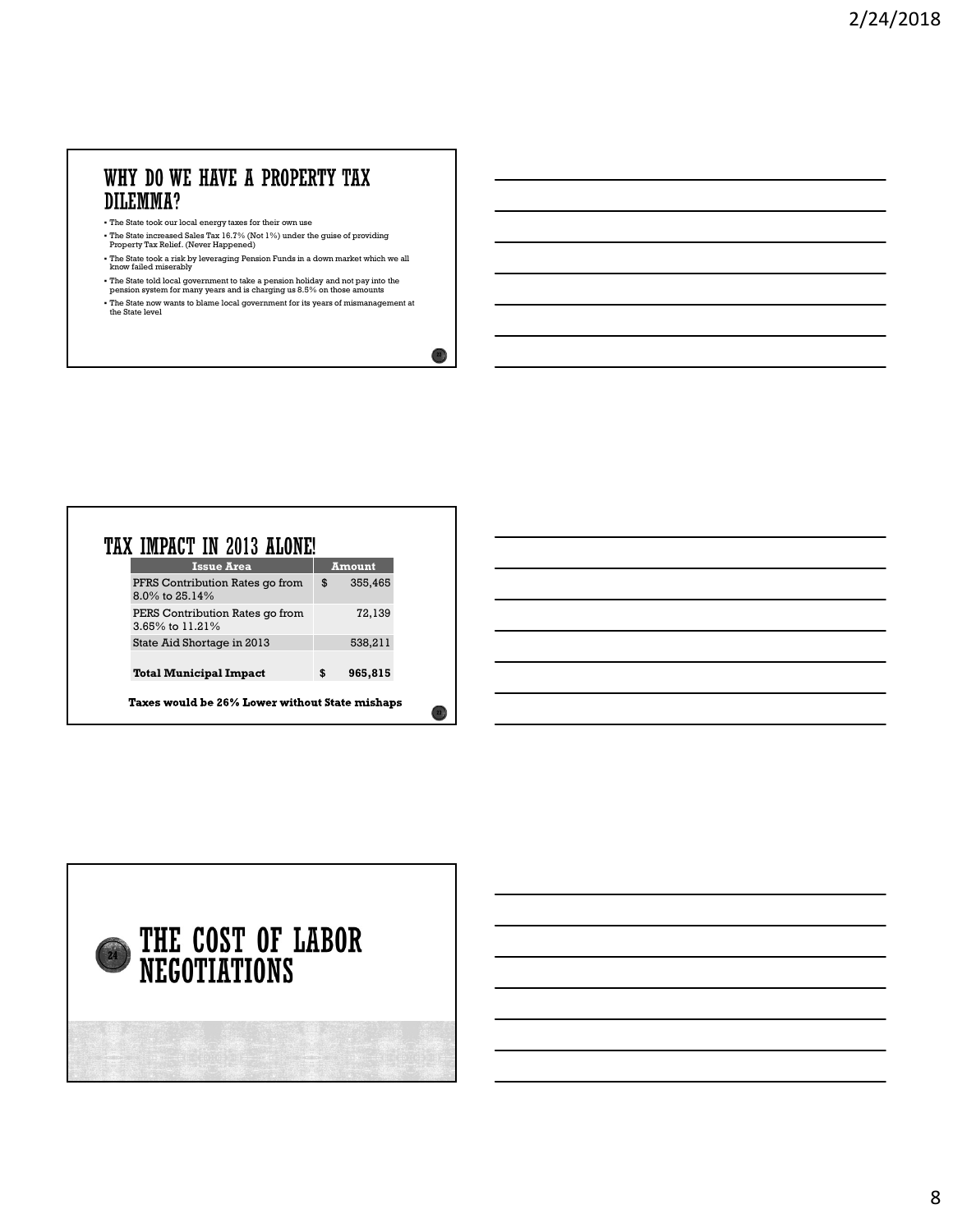### NEGOTIATION PROCESS

- Goal of this Session:
- Gain a better understanding of negotiating in a new world
- Explain how the 2% CAP is helpful in overall financial management

 $25\%$ 

 $26\%$ 

- Review recent Arbitration Awards Look at trends and averages
- Identify any Unique factors that may involve inclusion in the contract
- Summer Police Officers for Shore Communities
- Shared Service Agreements
- What has changed since the last contract was negotiated?

- **Before** you begin negotiations
- Assemble your team, will an attorney be present? Formal vs. Informal
- Identify your goals and desires (Be Flexible)
- Length of Contract, Number of Steps
- 
- Come up with an overall game plan
- Confirm a point of the material and one of the goals and the goals with the body with the confirmed and the goals with the confirmed and the goals of the confirmed and the goals of the confirmed and the goals of the goals Understand the current Collective Bargaining Agreement ("CBA") in place

## **NEGOTIATION PROCESS**

- **During Negotiations**
- Designate one member of the team as the spokesperson throughout the negotiation process
- Designate one member of the team to be the contact for all communication both written and verbal outside the sessions
- Listen to the demands of the union ("First Meeting"), should be
- received in writing
- Let them know that you will cost out their proposal "Demands" and get back to them
- Prepare a written counter proposal with the approved goals and desires of the municipality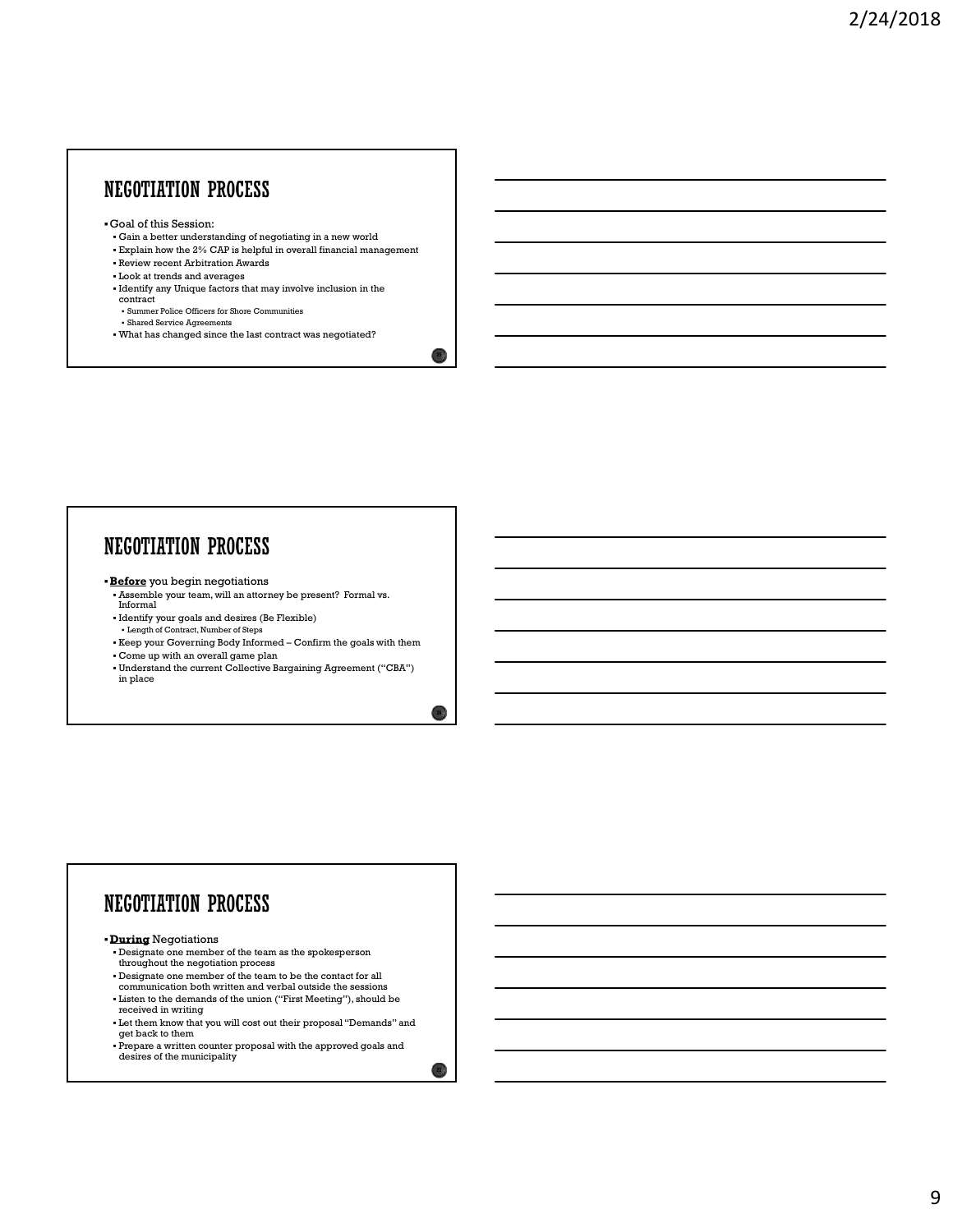## **NEGOTIATION PROCESS**

- **After Completion of Negotiations** 
	- Regroup with your team to determine if you were able to meet your goals
- Regroup with the Union
- It is important to maintain a good working relationship throughout the process
- Not just at the table

### **COMMUNICATION**

- The foundation of any negotiation is to have good communication between both parties
- Educating both your own team as well and the union are important so that everyone understands the parameters that we operate within
- The expectation from the outset is to operate within the 2.0% CAP or less
- During and after the negotiation process, both teams must work together to serve the needs of the municipality
- Every effort must be made to maintain civility

### WHAT IS THE 2% CAP? WHAT DOES IT MEAN TO US?

- What's Included in the CAP
	- Salary<br>• Other Compensation (Longevity)
- Uniforms
- Education Vacation/Sick/Comp Time
- Calculated from the Base Year (Last Year of the Current Contract) Police and Fire Public Interest Arbitration Impact Task Force Report
- What's Not Included in the CAP
- Health Benefits (Up to the SHBP Exception)<br>• Pension
- **Pension**

 $28<sub>0</sub>$ 

29  $\mu$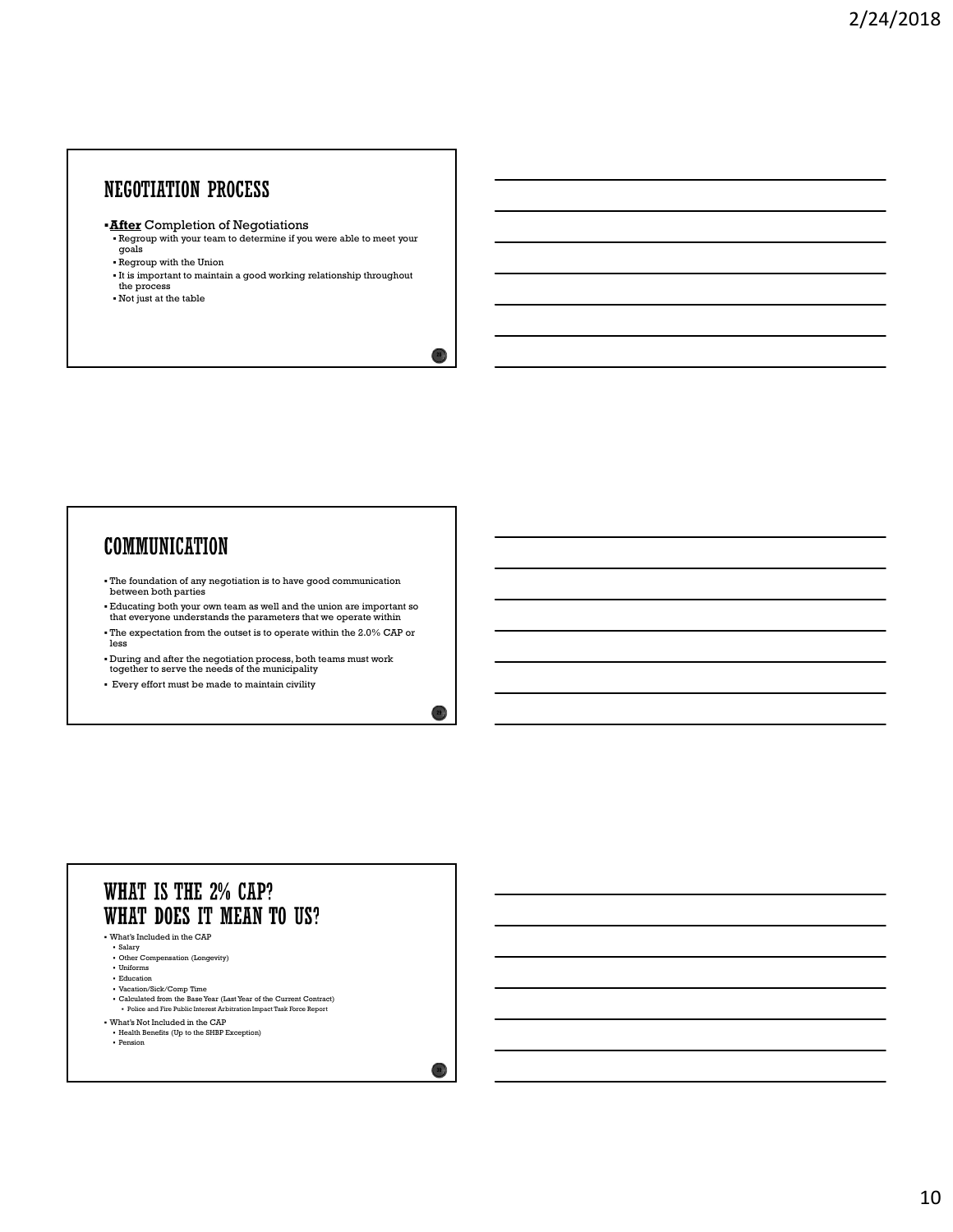### WHAT ARE SOME OF THE ITEMS YOU MAY SEE? (KEEP A STRAIGHT FACE)

- Birthday Off (A day off at their discretion during the month of their Birthday)
- 2nd Paycheck for Overtime (IRS Rules may eliminate this one)
- Vacation Pay with an Overtime factor based upon Prior Year Compensation Average
- Gym Membership or Creation of Gym on Municipal Property (Premise Rule) Hazard Pay
- Comp Time converted to Time Off at the same rate as comp time (1  $\frac{1}{2}$  , 2 x)
- Waive Chapter 78 costs for employees or keep it at Year 1 level for the length of the contract

### RESOURCES AVAILABLE TO YOU

- New Jersey State League of Municipalities (NJSLOM)
- New Jersey Municipal Managers Association (NJMMA)
- Government Finance Officers Association of New Jersey (GFOA of NJ) Local Groups (Managers/Administrators) (Management Groups)
- PERC Website, PERC Decisions
- Unions are usually better prepared than Management at the table They share data and compare results much better than we do
- 
- Management is getting better at sharing our own experiences and goals with each other for a much better organized approach
- The Jones's approach is often times used
- Knowing what the Jones's are looking at and for can head some of that off

### **CONTRACT COSTS.** EVERYTHING HAS A COST

- 
- Health Benefits (consider c.78) Flongevity
- Uniforms & Equipment
- 
- Vacation/Sick & Comp Time
- 
- Certification Requirements
- Pension Costs (Not Negotiable but a Salaries<br>
• Sick Time Payout<br>
• Life Time Benefits (If Applicable)<br>
Health Benefits (consider c.78)<br>
Uniforms & Equipment<br>
• Holiday Pay<br>
Medical Exams<br>
• Paternity Leave<br>
• Paternity Leave<br>
Education (If Applicable)<br>
• Pa
- Salaries Side Time Payout<br>Steps (Increases) 5. 1 if Time Payout - Life Time Benefits (If Applicable)
	-
	-
	- Holiday Pay
- Medical Exams **Bereavement Leave** 
	- Paternity Leave
- Education (If Applicable) Family Medical Leave Act ("FMLA") Federal & State
	- Work Rule Changes

 $\circ$ 

 $31\%$ 

 $32<sup>1</sup>$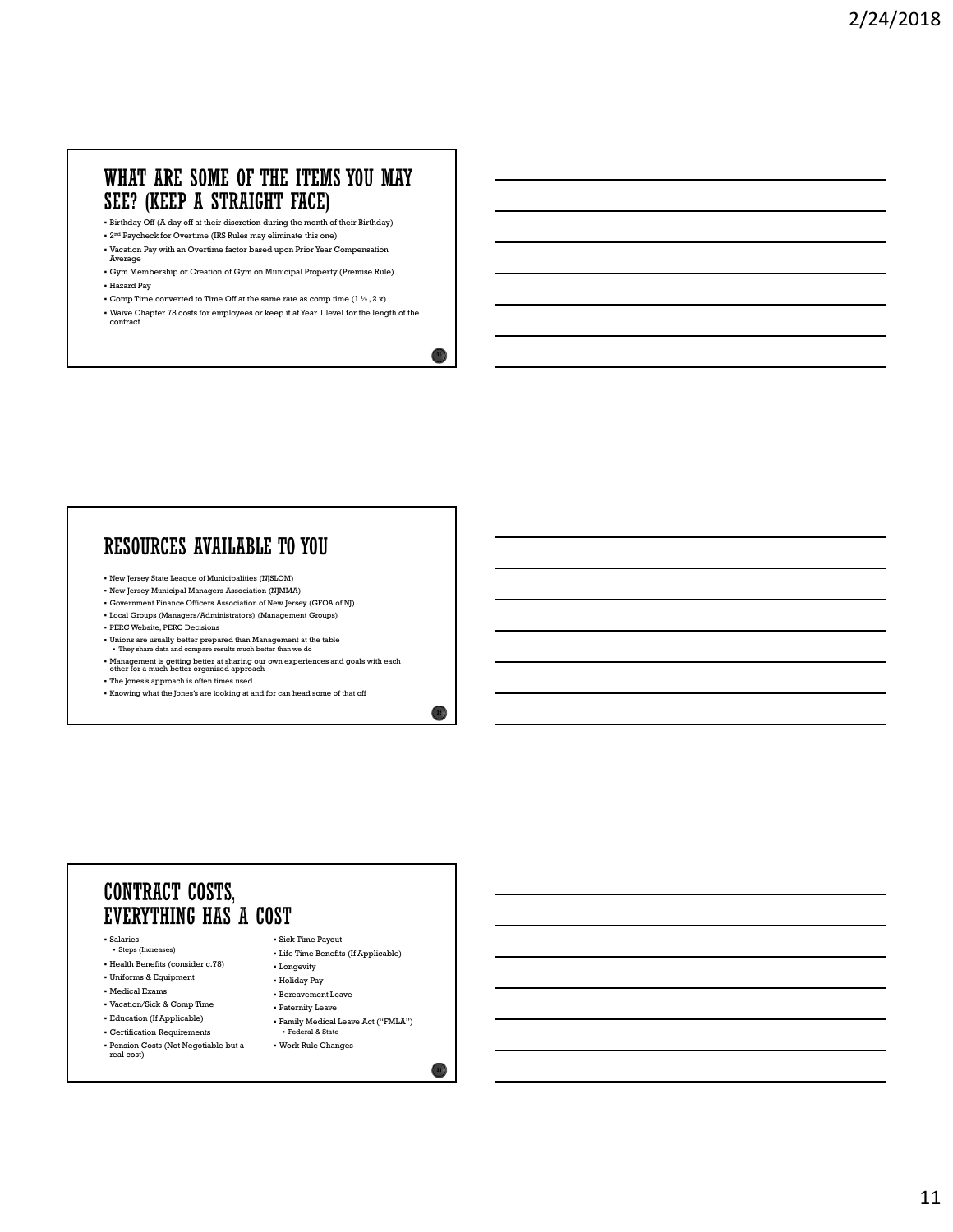# THE COST OUT

- Share your cost projections with everyone at the table
- Educate everyone at the table about the costs attributable to the contract
- They may not like the answer but then "it is what it is"
- Every demand has a cost both short and long-term no matter how small it may appear

|                              |                 | TOTAL OF BASE SALARY DEPENDENT COSTS FOR FOUR YEARS |    |                  |                 |                                 |                  |  |
|------------------------------|-----------------|-----------------------------------------------------|----|------------------|-----------------|---------------------------------|------------------|--|
|                              |                 | <b>Total Cost of Yearly Contract</b>                |    | Cost of 2013     | Cost of 2014    | Cost of 2015                    | Cost of 2016     |  |
| SICK LEAVE:                  | s.              | 208,003.00                                          | s  | 194,752.75 \$    | 196,651.78 \$   | 198, 887. 79 \$                 | 201.063.48       |  |
| 1 DAY REREAVEMENT LEAVE:     | š               | 4173273                                             | ś  | 4173273 \$       | 42 135 67 \$    | 4251881 \$                      | 43,085.03        |  |
| EYE CARE REIMBURSEMENT:      | s               | 1.170.00                                            | s  | 975.00 \$        | 975.00 \$       | 975.00 \$                       | 975.00           |  |
| <b>BASE SALARY:</b>          | š.              | 3 146 143 54                                        | š  | 3.146.143.54 \$  | 3.177,604.58 \$ | 3209381.03 \$                   | 324147484        |  |
| <b>DETECTIVE STIPEND:</b>    | s               | 21,855.00                                           | s  | 21,855.00 \$     | 25,460,24 \$    | 27,229.02 \$                    | 27.284.35        |  |
| <b>FIRST RESPONDERS:</b>     | ś               | 11,700.00                                           | ś  | $5.750.00$ \$    | 9.750.00 5      | $9.750.00 $ \$                  | 9,750.00         |  |
| TRAFFIC BUFFALL              | s.              | 3,000.00                                            | 1  | 2,250.00 \$      | 2,250.00 \$     | 2,250.00 \$                     | 2,250.00         |  |
| TRAINING OFFICERS:           | s               | 7,200.00                                            | š  | 5,400.00 \$      | 5,400.00 \$     | 5,400.00 \$                     | 5,400.00         |  |
| LONGEVITY:                   | t               | 80.337.00                                           | s  | 80.337.00 \$     | 80.337.00 \$    | 85,005.00 \$                    | 89,556.00        |  |
| VACATION DAYS:               | š               | 7364164                                             | ٠  | 7354154 \$       | 74 358 16 \$    | 75,250.75 \$                    | 74, 089.99       |  |
| CLOTHING ALLOWS NCP:         | 1               | 13,500.00                                           | ٠  | 17,550.00 \$     | 17,550.00 \$    | 17,550.00 \$                    | 17,550.00        |  |
| ACCRUED SICK LEAVE:          | š.              | 145 483 18                                          | s  | 51,642.00 \$     | 92.505.36 \$    | 94,185,04 \$                    | <b>95 065 76</b> |  |
| FOUCATIONAL PEMERTS:         | ś               | 19,250.00                                           | ٠  | 17,000.00 \$     | 17,000.00 \$    | 17,000.00 \$                    | 17,000.00        |  |
| CLOTHING MAINTENANCE:        | š               | 37,050.00                                           | s  | 33 150.00 \$     | 33 150 00 \$    | 33.150.00 \$                    | 33.150.00        |  |
| <b>HOLIDAYS:</b>             | s               | <b>680.164.64</b>                                   | s  | GBO.164.64 \$    | 627.844.28 \$   | 732,485.00 \$                   | 784.805.35       |  |
| PERSONAL DAYS:               | š.              | 261,017.03                                          | š. | 261.017.03 \$    | 208 813 62 \$   | 313 220 43 \$                   | 365 423 84       |  |
| PBA BUSINESS:                | SEE Page 52     |                                                     |    |                  |                 |                                 |                  |  |
| TERMINAL LEAVE               | SEE Pages 53-55 |                                                     |    |                  |                 |                                 |                  |  |
| STEPS                        | \$              | 35,835.00                                           |    |                  |                 |                                 |                  |  |
| <b>ACCUMULATED SICK TIME</b> | š.              | 1,253,480.72                                        | s  | 1,253,480.72 \$  |                 | 1265742.97 \$ 1280.897.18 \$    | 1,296,110,61     |  |
| Total                        | s               | 6.793.382.38                                        | s. | 5 930 84 2 05 \$ |                 | 5.877.533.07 \$ 6.145.835.09 \$ | 6.306.034.25     |  |
| Under 2%                     |                 |                                                     |    | $-12.70%$        | $-0.90%$        | 4.56%                           | 2.61%            |  |
| 2% Dollar Amount             |                 |                                                     | s  | 135.867.65 \$    | 118,616.84 \$   | 117,550.GC \$                   | 122,916.70       |  |



 $34<sup>o</sup>$ 

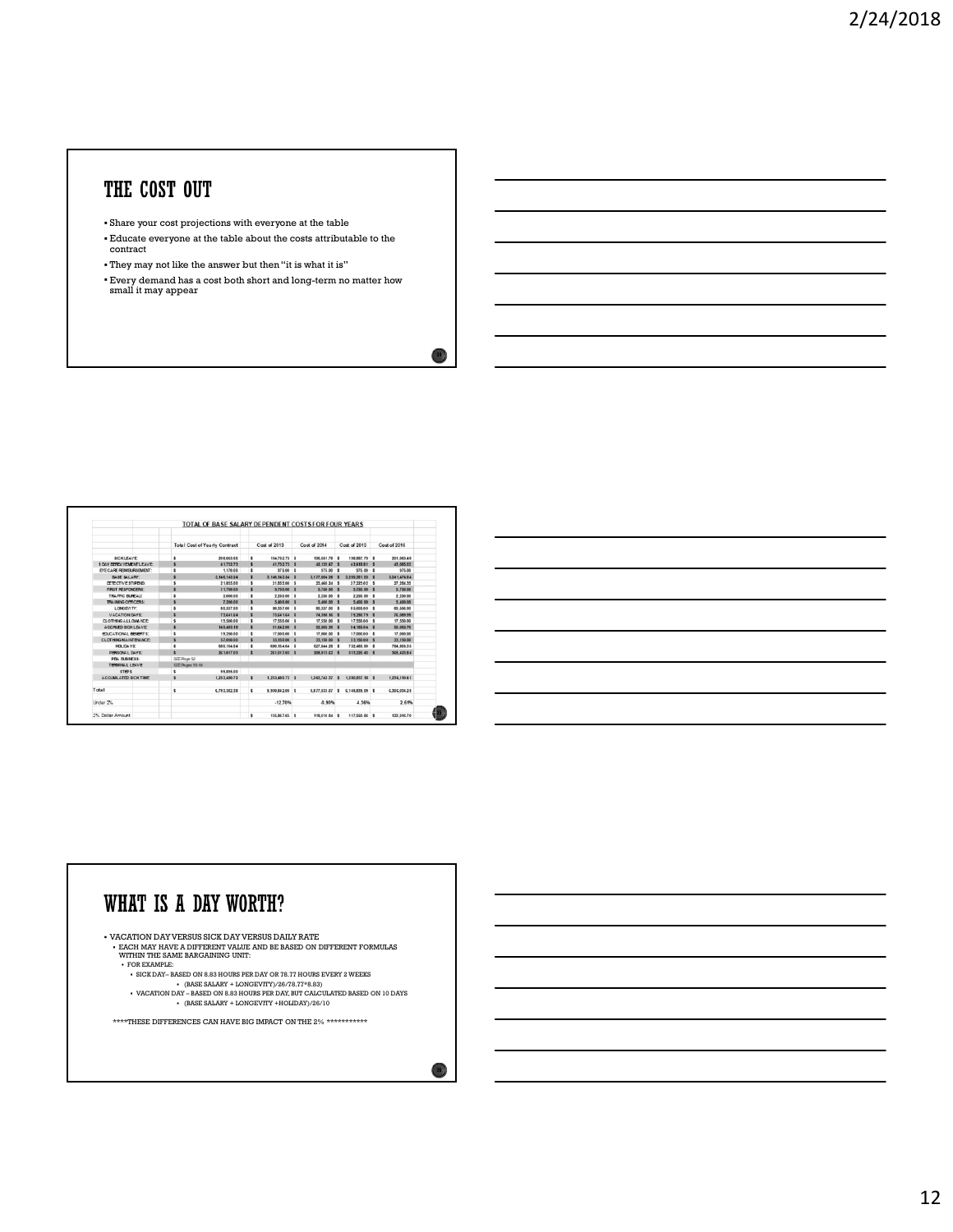| STEP GUIDE - (EACH STEP AT 2.3%<br>OR \$937)<br><b>AMOUNTS</b><br><b>AMOUNTS</b><br>${\tt STEP}$ 1<br>41,437<br>40,500<br>${\tt STEP}$ 2<br>42,374<br>STEP 3<br>42,000<br>43,311<br>STEP 4<br>44,248<br>43,500<br>STEP 5<br>45,185<br>45,000<br>STEP 6<br>46,122<br>${\tt STEP}$ ${\tt 7}$<br>46,500<br>47,059<br>STEP 8<br>37 <sub>1</sub><br>48,000<br>47,996 |                                          | VHAT IS A STEP WORTH?<br><b>EP GUIDE (EACH STEP AT 3.7%)</b><br>R \$1500)<br>STEP 1<br>STEP 2<br>STEP 3<br>STEP 4<br>STEP 5<br>STEP 6 |  |  |  |
|-----------------------------------------------------------------------------------------------------------------------------------------------------------------------------------------------------------------------------------------------------------------------------------------------------------------------------------------------------------------|------------------------------------------|---------------------------------------------------------------------------------------------------------------------------------------|--|--|--|
|                                                                                                                                                                                                                                                                                                                                                                 |                                          |                                                                                                                                       |  |  |  |
|                                                                                                                                                                                                                                                                                                                                                                 |                                          |                                                                                                                                       |  |  |  |
|                                                                                                                                                                                                                                                                                                                                                                 |                                          |                                                                                                                                       |  |  |  |
|                                                                                                                                                                                                                                                                                                                                                                 |                                          |                                                                                                                                       |  |  |  |
|                                                                                                                                                                                                                                                                                                                                                                 |                                          |                                                                                                                                       |  |  |  |
|                                                                                                                                                                                                                                                                                                                                                                 |                                          |                                                                                                                                       |  |  |  |
|                                                                                                                                                                                                                                                                                                                                                                 |                                          |                                                                                                                                       |  |  |  |
|                                                                                                                                                                                                                                                                                                                                                                 |                                          |                                                                                                                                       |  |  |  |
|                                                                                                                                                                                                                                                                                                                                                                 |                                          |                                                                                                                                       |  |  |  |
|                                                                                                                                                                                                                                                                                                                                                                 |                                          |                                                                                                                                       |  |  |  |
|                                                                                                                                                                                                                                                                                                                                                                 |                                          |                                                                                                                                       |  |  |  |
|                                                                                                                                                                                                                                                                                                                                                                 |                                          |                                                                                                                                       |  |  |  |
|                                                                                                                                                                                                                                                                                                                                                                 |                                          |                                                                                                                                       |  |  |  |
|                                                                                                                                                                                                                                                                                                                                                                 |                                          |                                                                                                                                       |  |  |  |
|                                                                                                                                                                                                                                                                                                                                                                 |                                          |                                                                                                                                       |  |  |  |
|                                                                                                                                                                                                                                                                                                                                                                 |                                          |                                                                                                                                       |  |  |  |
|                                                                                                                                                                                                                                                                                                                                                                 |                                          |                                                                                                                                       |  |  |  |
|                                                                                                                                                                                                                                                                                                                                                                 |                                          |                                                                                                                                       |  |  |  |
|                                                                                                                                                                                                                                                                                                                                                                 |                                          |                                                                                                                                       |  |  |  |
|                                                                                                                                                                                                                                                                                                                                                                 |                                          |                                                                                                                                       |  |  |  |
|                                                                                                                                                                                                                                                                                                                                                                 |                                          |                                                                                                                                       |  |  |  |
|                                                                                                                                                                                                                                                                                                                                                                 |                                          |                                                                                                                                       |  |  |  |
|                                                                                                                                                                                                                                                                                                                                                                 | UDGETARY ISSUES AND THE 2% CAP           |                                                                                                                                       |  |  |  |
| <b>Prior Year</b><br>$%$ Increase<br>Current Year                                                                                                                                                                                                                                                                                                               | Budget revenue growth<br>Revenue Account |                                                                                                                                       |  |  |  |
| 1,200,000<br>$0\%$<br>1,200,000                                                                                                                                                                                                                                                                                                                                 |                                          |                                                                                                                                       |  |  |  |
| 2.00%<br><b>Local Revenues</b><br>320,000<br>326,400                                                                                                                                                                                                                                                                                                            |                                          |                                                                                                                                       |  |  |  |
| 550,000<br>550,000<br>$0\%$<br><b>Construction Fees</b>                                                                                                                                                                                                                                                                                                         |                                          |                                                                                                                                       |  |  |  |
| 65,000<br>65,000<br>$0\%$<br>$0\%$                                                                                                                                                                                                                                                                                                                              |                                          |                                                                                                                                       |  |  |  |
| 15,000<br>15,000<br>395,000<br>395,000<br>$0\%$                                                                                                                                                                                                                                                                                                                 |                                          |                                                                                                                                       |  |  |  |
| <b>Delinquent Taxes</b><br>165,000<br>165,000<br>$0\%$<br>$2.00\%$<br>3,500,000<br>3,570,000                                                                                                                                                                                                                                                                    |                                          |                                                                                                                                       |  |  |  |

|                                                                                                                                                                                           | 40,500                                                                                                                                                             | STEP 2                                                                                                                              | 41,437                                                                        |            |
|-------------------------------------------------------------------------------------------------------------------------------------------------------------------------------------------|--------------------------------------------------------------------------------------------------------------------------------------------------------------------|-------------------------------------------------------------------------------------------------------------------------------------|-------------------------------------------------------------------------------|------------|
| STEP 2                                                                                                                                                                                    | 42,000                                                                                                                                                             | STEP 3                                                                                                                              | 42,374                                                                        |            |
| STEP 3                                                                                                                                                                                    |                                                                                                                                                                    | STEP 4                                                                                                                              | 43,311                                                                        |            |
| STEP 4                                                                                                                                                                                    | 43,500                                                                                                                                                             | STEP 5                                                                                                                              | 44,248<br>45,185                                                              |            |
|                                                                                                                                                                                           | 45,000                                                                                                                                                             | STEP 6                                                                                                                              | 46,122                                                                        |            |
| STEP 5                                                                                                                                                                                    | 46,500                                                                                                                                                             | STEP 7                                                                                                                              | 47,059                                                                        |            |
| STEP 6                                                                                                                                                                                    | 48,000                                                                                                                                                             | STEP 8                                                                                                                              | 47,996                                                                        |            |
|                                                                                                                                                                                           |                                                                                                                                                                    |                                                                                                                                     |                                                                               |            |
| - Budget revenue growth<br>Revenue Account<br>Fund Balance<br><b>Local Revenues</b><br>State Aid<br><b>Construction Fees</b><br>Grants<br>Other Items<br><b>Delinquent Taxes</b><br>Taxes | <b>BUDGETARY ISSUES AND THE 2% CAP</b><br><b>Prior Year</b><br>1,200,000<br>320,000<br>550,000<br>65,000<br>15,000<br>395,000<br>165,000<br>3,500,000<br>6,210,000 | $%$ Increase<br>Current Year<br>1,200,000<br>326,400<br>550,000<br>65,000<br>15,000<br>395,000<br>165,000<br>3,570,000<br>6,286,400 | $0\%$<br>2.00%<br>$0\%$<br>$0\%$<br>$0\%$<br>$0\%$<br>$0\%$<br>2.00%<br>1.23% |            |
|                                                                                                                                                                                           | <b>CONTRACT HISTORY</b><br>(CREATE A ROAD MAP)                                                                                                                     |                                                                                                                                     |                                                                               |            |
|                                                                                                                                                                                           |                                                                                                                                                                    |                                                                                                                                     |                                                                               |            |
|                                                                                                                                                                                           |                                                                                                                                                                    |                                                                                                                                     |                                                                               |            |
|                                                                                                                                                                                           |                                                                                                                                                                    |                                                                                                                                     |                                                                               |            |
|                                                                                                                                                                                           |                                                                                                                                                                    |                                                                                                                                     |                                                                               |            |
|                                                                                                                                                                                           |                                                                                                                                                                    |                                                                                                                                     |                                                                               |            |
|                                                                                                                                                                                           |                                                                                                                                                                    |                                                                                                                                     |                                                                               |            |
|                                                                                                                                                                                           |                                                                                                                                                                    |                                                                                                                                     |                                                                               |            |
|                                                                                                                                                                                           |                                                                                                                                                                    |                                                                                                                                     |                                                                               |            |
|                                                                                                                                                                                           |                                                                                                                                                                    |                                                                                                                                     |                                                                               | $\bigcirc$ |
|                                                                                                                                                                                           |                                                                                                                                                                    |                                                                                                                                     |                                                                               |            |
|                                                                                                                                                                                           |                                                                                                                                                                    |                                                                                                                                     |                                                                               |            |

# 0-5 yrs SDI Only 0-5 yrs SDI Only 0-5 yrs SDI Only 0-5 yrs SDI Only 0-5 yrs SDI Only 0-5 yrs SDI Only 0-5 yrs SDI Only 0-5 yrs SDI Only 0-5 yrs SDI Only 0-5 yrs SDI Only 0-5 yrs SDI Only 0-5 yrs SDI Only 0-5 yrs SDI Only 0-5 yrs SDI Only 0-5 yrs SDI Only 0-5 yrs SDI Only 0-5 yrs SDI Only 0-5 yrs SDI Only 0-5 yrs SDI Only 0-5 yrs SDI Only 0-5 yrs SDI Only народно каралы каралыктуулук народно каралыктуу каралыктуу каралыктуу каралыктуу каралыктуу каралыктуу каралыктуу каралыктуу каралыктуу каралыктуу каралыктуу каралыктуу каралыктуу каралыктуу каралыктуу каралыктуу каралыкт 10-15 yrs SDI plus 30% Salary 10-15 yrs SDI plus 30% Salary 10-15 yrs SDI plus 30% Salary 10-15 yrs SDI plus 30% Salary 10-15 yrs SDI plus 30% Salary 10-15 yrs SDI plus 30% Salary 10-15 yrs SDI plus 30% Salary 10-15 yrs SDI plus 30% Salary 10-15 yrs SDI plus 30% Salary 10-15 yrs SDI plus 30% Salary 10-15 yrs SDI plus 30% Salary 10-15 yrs SDI plus 30% Salary 10-15 yrs SDI plus 30% Salary 10-15 yrs SDI plus 30% Salary 10-15 yrs SDI plus 30% Salary 10-15 yrs SDI plus 30% Salary 10-15 yrs SDI plus 30% Salary 10-15 yrs SDI plus 30% Salary 10-15 yrs SDI plus 30% Salary 15+ yrs 100 % Salary 15+ yrs 100 % Salary 15+ yrs 100 % Salary 15+ yrs 100 % Salary 15+ yrs 100 % Salary 15+ yrs 100 % Salary 15+ yrs 100 % Salary 15+ yrs 100 % Salary 15+ yrs 100 % Salary 15+ yrs 100 % Salary 15+ yrs 100 % Salary 15+ yrs 100 % Salary 15+ yrs 100 % Salary 15+ yrs 100 % Salary 15+ yrs 100 % Salary 15+ yrs 100 % Salary 15+ yrs 100 % Salary 15+ yrs 100 % Salary 15+ yrs 100 % Salary 50 Days, Max \$10,000 50 Days, Max \$10,000 50 Days, Max \$10,000 50 Days, Max \$10,000 50 Days, Max \$10,000 50 Days, Max \$10,000 50 Days, Max \$10,000 50 Days, Max \$10,000 50 Days, Max \$10,000 50 Days, Max \$10,000 50 Days, Max \$10,000 50 Days, Max \$10,000 50 Days, Max \$10,000 15+ yrs 100 % Salary XIII(A) Sick Days 15 Days 15 Days 15 Days 15 Days 15 Days 15 Days 15 Days 15 Days 15 Days 15 Days or 120 Hours 15 Days or 120 Hours 15 Days or 120 Hours 15 Days or 120 Hours 15 Days or 120 Hours 15 Days or 120 Hours 15 Days or 120 Hours 15 Days or 120 Hours 15 Days or 120 Hours 15 Days or 120 Hours 15 Days or 120 Hours 15 Days or 120 Hours XIII(D) Sick Payout 50 Days Max 50 Days Max 50 Days Max 50 Days Max 50 Days Max 50 Days Max 50 Days, Max \$10,000 XV Vacation Days 10 Days up to 25 Days based on Service years 10 Days up to 25 Days based on Service years 10 Days up to 25 Days based on Service years 10 Days up to 25 Days based on Service years 10 Days up to 25 Days based on Service years 10 Days up to 25 Days based on Service years 10 Days up to 25 Days based on Service years 10 Days up to 25 Days based on Service years 10 Days up to 25 Days based on Service years 10 Days up to 25 Days based on Service years 10 Days up to 25 Days based on Service years 10 Days up to 25 Days based on Service years 10 Days up to 25 Days based on Service years 10 Days up to 25 Days based on Service years 10 Days up to 25 Days based on Service years 10 Days up to 25 Days based on Service years 10 Days up to 25 Days based on Service years 10 Days up to 25 Days based on Service years 10 Days up to 25 Days based on Service years 10 Days up to 25 Days based on Service years 10 Days up to 25 Days based on Service years XX Agency Shop 85% 85% 85% 85% 85% 85% 85% 85% 85% 85% 85% 85% 85% 85% 85% 85% 85% 85% 85% 85% 85% XXII(C) EMT Stipend \$ 1,500 \$ 1,500 \$ 1,500 \$ 1,500 \$ 1,500 \$ 1,500 \$ 1,500 \$ 1,500 \$ 1,500 \$ - \$ - \$ - \$ - \$ - \$ - XXIII Education/ Degree \$14.00 / Credit \$14.00 / Credit \$14.00 / Credit \$14.00 / Credit \$14.00 / Credit \$14.00 / Credit \$14.00 / Credit \$14.00 / Credit \$14.00 / Credit \$14.00 / Credit \$14.00 / Credit \$14.00 / Credit \$14.00 / Credit \$14.00 / Credit \$14.00 / Credit \$14.00 / Credit \$14.00 / Credit \$14.00 / Credit \$14.00 / Credit \$14.00 / Credit \$14.00 / Credit XXIII(D) Education Expenses 100% 100% 100% 100% 100% 100% 100% 100% 100% 100% 100% 100% 100% up to Max Budget Est. by Chief 100% up to Max Budget Est. by Chief 100% up to Max Budget Est. by Chief 100% up to Max Budget Est. by Chief 100% up to Max Budget Est. by Chief 100% up to Max Budget Est. by Chief 100% up to Max Budget Est. by Chief 100% up to Max Budget Est. by Chief 100% up to Max Budget Est. by Chief XXIV Outside Detail 1 1/2 Times Hourly Rate XXV Grant Funded Programs XXXXX XXXXX XXXXX XXXXX XXXXX XXXXX XXXXX XXXXX XXXXX XXXXX XXXXX XXXXX XXXXX XXXXX XXXXX XXXXX XXXXX CONTRACT HISTORY<br>
CONTRACT HISTORY<br>
CREATE A ROAD MAP)<br>
CREATE A ROAD MAP)<br>
CREATE A ROAD MAP)<br>
CREATE A ROAD MAP)<br>
CREATE A ROAD MAP)<br>
CREATE A ROAD MAP)<br>
CREATE A ROAD MAP)<br>
CREATE A ROAD MAP)<br>
CREATE A ROAD MAP)<br>
CREATE